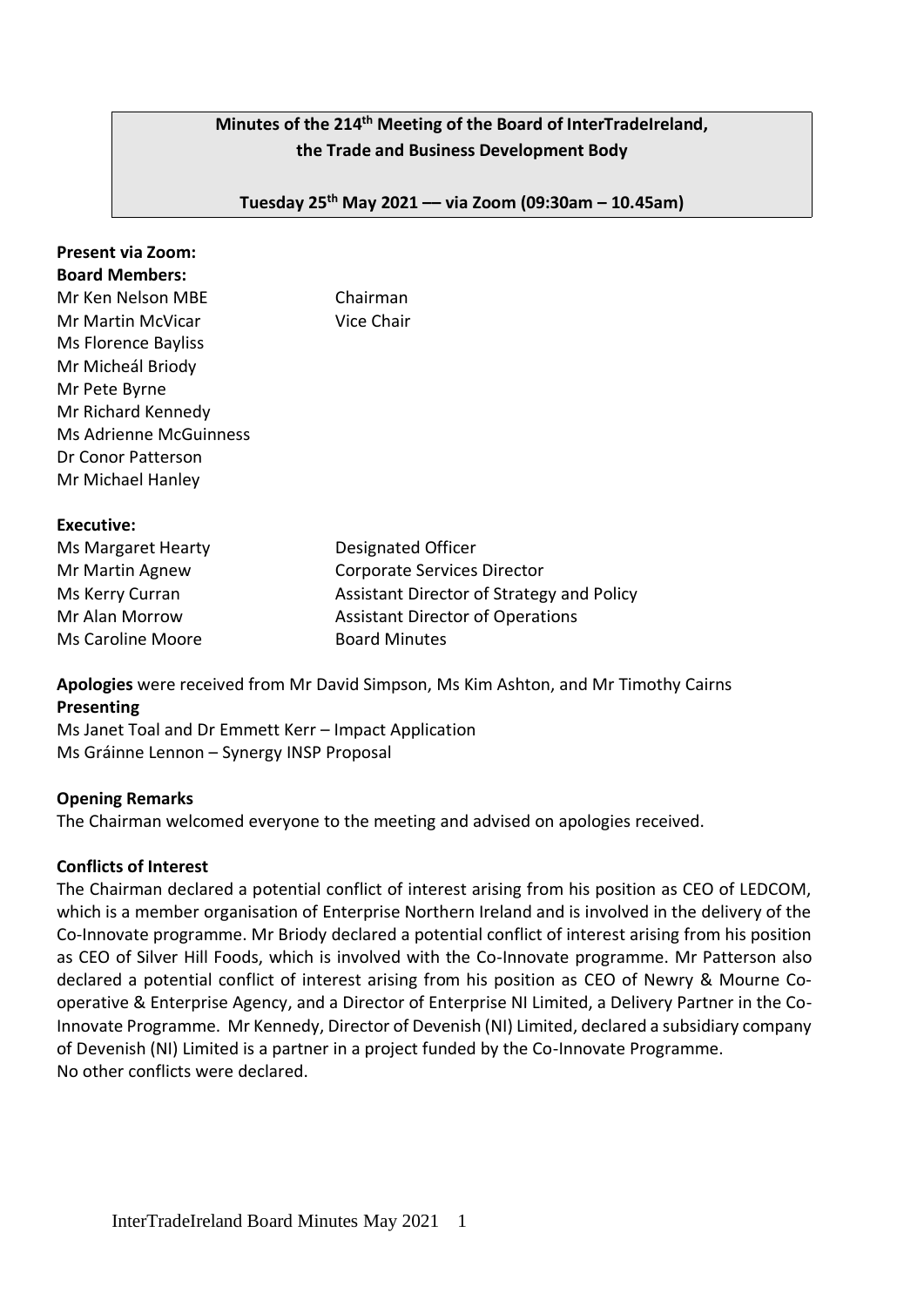## 214.01 25th April 2021 Board Minutes

The minutes of the 25<sup>th</sup> April 2021 Board meeting were agreed as a true record of the meeting and were approved by the Board. These will be signed and authorised by the Chairman at a later date.

### Matters Arising

The Chairman advised that the first meeting of the Strategy Sub-committee will take place in June, dates and an agenda will be circulated.

## Chairman's Business

The Chairman updated the Board on the current position of the CEO appointment and advised it was progressing with departments.

He advised on an invitation received from An Taoiseach's office to participate as a panellist on the 'Shared Island Dialogue' series on 'Building back together: Economic recovery on a shared island'. The Chairman will participate in a conversation around supporting enterprise and trade on a shared island.

Mr Kennedy advised he was also on the panel and Mr McVicar is participating. A brief will be shared among board members in advance. A stakeholder event will be scheduled for September with other stakeholder meetings to be considered north and south during July and August. All Board members are asked to attend in person at the August Board meeting.

## 214.02 Designated Officer Report

Ms Hearty presented the Designated Officer's report. She briefed the Board that she is seeking approval for a proposal to go to tender to assist with a staff structural review. Ms Hearty advised that the structure within InterTradeIreland has not changed since its inception. There are currently two vacancies within the SLT for Director posts and she would like to progress with an organisation review taking into consideration the resourcing business case which should help inform the review. The Board agreed and approved Ms Hearty's proposal.

# 214.03 Innovation Sub-committee Report

Ms McGuinness reported on the Innovation Sub-committee and noted that three submissions were approved.

The Innovation Sub-committee Report was noted. The Chairman thanked Ms McGuinness for her report.

# 214.04 Trade Sub-committee Report

Ms Bayliss reported on the Trade Sub-committee. There were five applications approved, a further two approved pending further detail and one deferred. She commented that there has been an increase in applications.

The Trade Sub-committee Report was noted. The Chairman thanked Ms Bayliss for her report.

# 214.05 Operations Directorate Progress and Activity Report

Mr Morrow reported on operational activities. The Acumen programme and Innovation Boost have seen an increase in enquiries. Demand is still strong for both E-merge and EBS. A final draft of an evaluation on E-merge has been positively received. The Board was asked to approve £350,000 to continue in providing these supports to SMEs. Further updates were provided on Brexit trade vouchers, which have been decreasing as digital engagement increases.

InterTradeIreland Board Minutes May 2021 2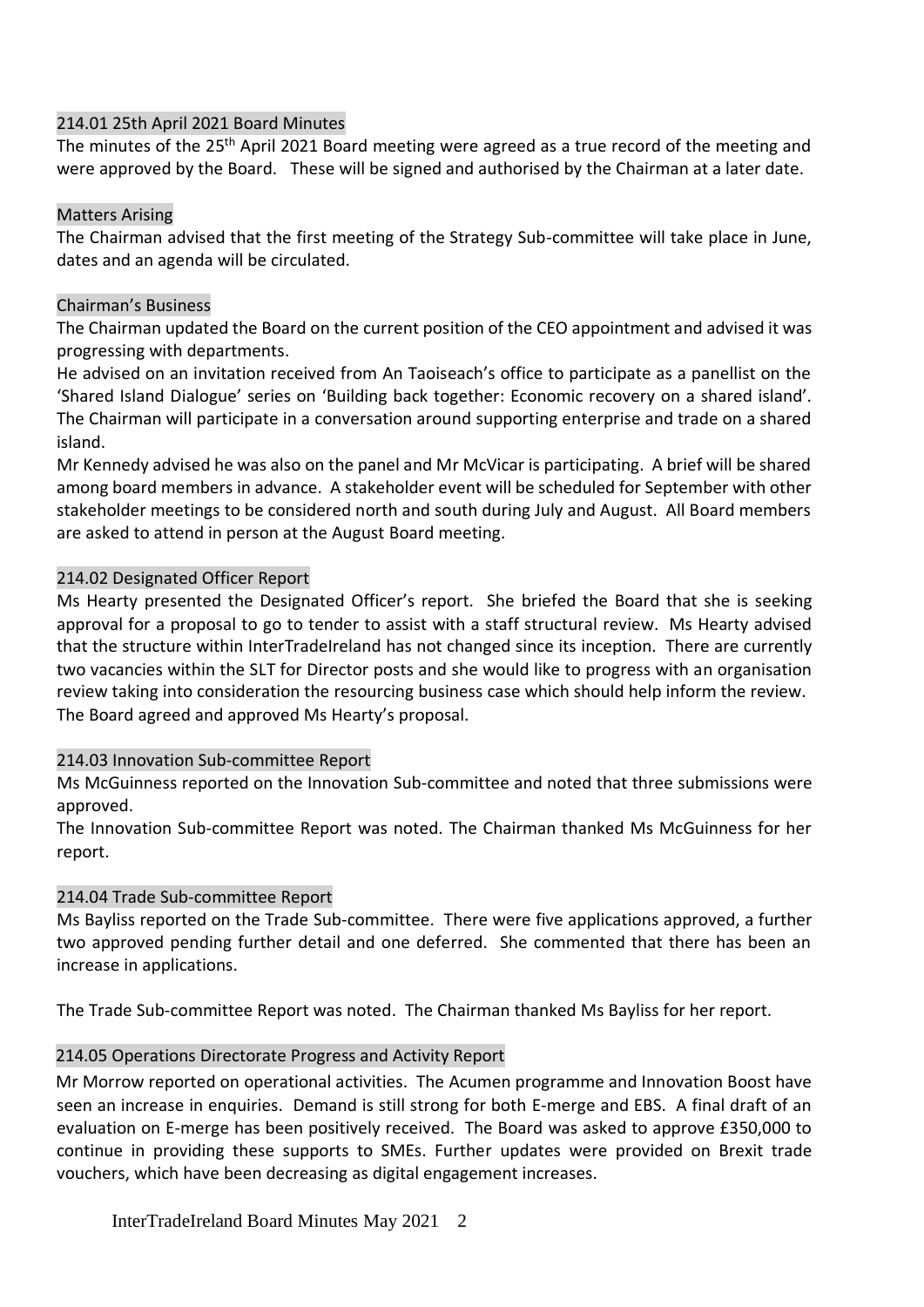The Board noted the Operations Directorate Progress and Activity Reports and the Chairman thanked Mr Morrow for his report. The Board approved the funding to continue with the E-merge programme.

## 214.06 Communications Sub Committee Report

Dr Patterson reported on the Communications Sub-committee. He commented on the strength of the overarching 'Forward Together' offering and the impact of all digital communication activities. Dr Patterson was keen to seek a view and engagement from Board members on branding and wider communications.

Mr Nelson advised this could be discussed at the Strategy Sub Committee.

The Board noted the Communications Sub Committee Report and the Chairman thanked Dr Patterson for his update.

## 214.07 Co-Innovate Programme Update

The update on the Co- Innovate programme was noted.

## 214.08 Impact Application

Ms Janet Toal and Dr Emmet Kerr presented to the Board on an Impact proposal. This proposal had been fully considered and approval was recommended by the Innovation Sub Committee. The project provides an opportunity to develop a robotic welding solution and associated technology with a manufacturing licence to make a rebar product. The subcommittee felt that the project has 'game changing' potential in the construction sector. A detailed proposal was provided. Funding of the project was requested and approved.

The Chairman thanked Ms Toal and Dr Kerr for their presentation.

#### 214.09 Synergy INSP Proposal

Ms Gráinne Lennon joined the Board to present a proposal through the Synergy project from Irish Nutrient Sustainability Platform (INSP). The platform was set up in September 2019 as a crossborder, stakeholder-led, cluster initiative to promote nutrient sustainability across the Island. Ms Curran advised that the project is strongly aligned with Corporate Plan objectives.

The Chairman thanked Ms Lennon for her presentation. The Board approved the project.

#### 214.10 All Island Business Monitor Review Q1 21

The Board noted the AIBM report.

# 214.11 Governance and Financial Matters Report

Mr Agnew provided an update on the Governance and Financial Matters Report. He advised that the 2019 Annual report has been laid before the NI Assembly and the Dáil. Internal Audits focussing on payroll and financial systems will be presented to the June ARAC meeting.

The Board noted the Governance and Financial Matters report. The Chairman thanked Mr Agnew for his report.

#### 214.12 Tenders and Variations to Letters of Appointment

Mr Agnew had one tender for an organisation review to be procured by ITI by competitive tender.